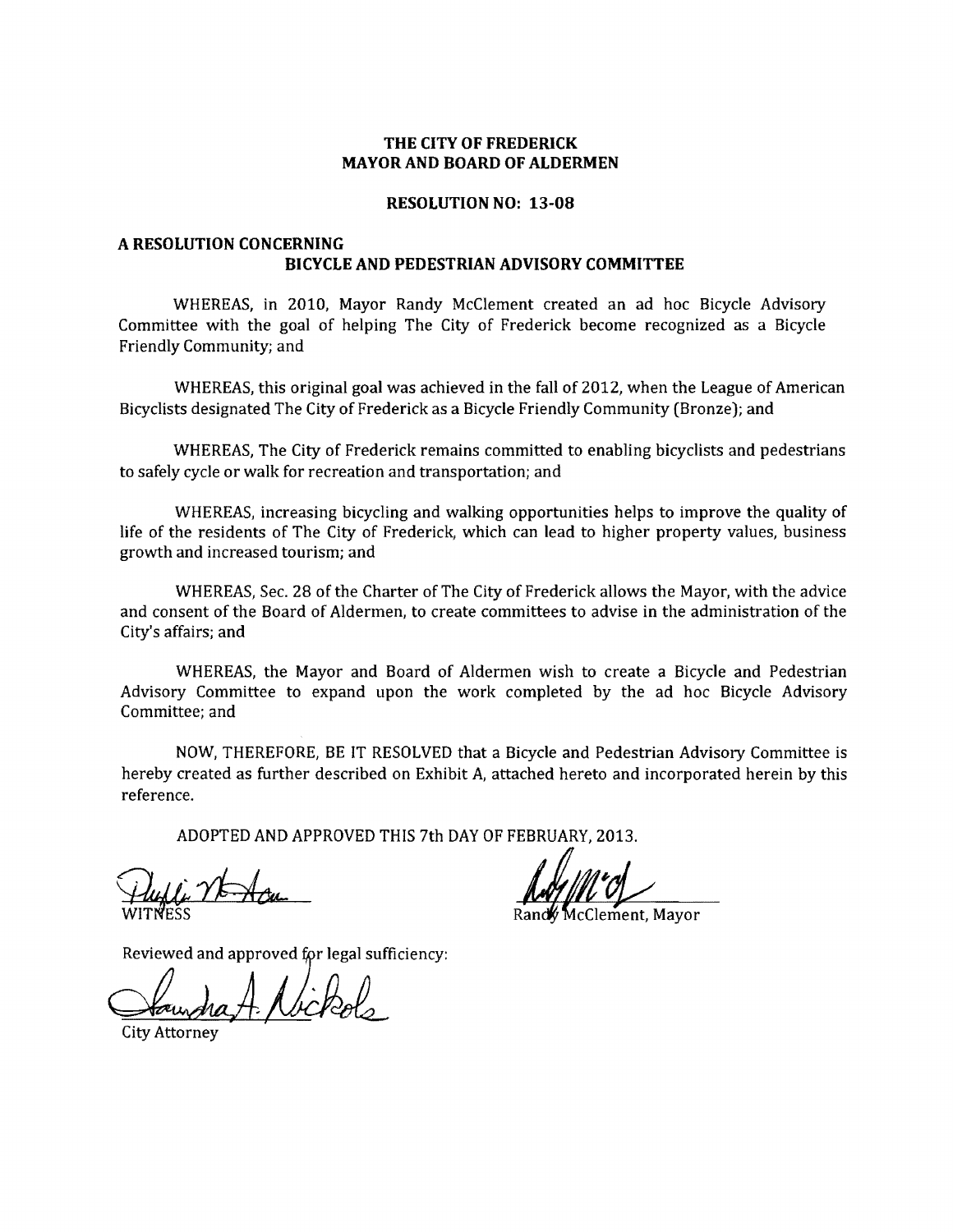# EXHIBIT A

## BICYCLE AND PEDESTRIAN ADVISORY COMMITTEE

#### I. Establishment.

Pursuant to § 28(i) of the Charter of The City of Frederick, the Mayor and Board of Aldermen hereby establish a committee to be known as the Bicycle and Pedestrian Advisory Committee ("Committee").

### II. Purpose and Responsibilities.

- A. Purpose. The Committee will advise City officials and staff on the sound development, management, and safe use of The City of Frederick's pedestrian and bicycle systems as they relate to infrastructure, accessibility, and promoting the benefits of these systems.
- B. Responsibilities. In carrying out its general purpose, the Committee will:
	- 1. Review the annual Capital Improvement Program and provide to the Board of Aldermen recommendations regarding funding for projects relating to bicycling and pedestrian transportation;
	- 2. Periodically, or at the request of the Mayor or Board of Aldermen, provide advice on the development of regulations or policies that benefit cyclists and pedestrians;
	- **3.** Prepare an annual report outlining the current status of, and upcoming plans for, cycling and pedestrian projects and activities; and
	- 4. Engage in community outreach and education on cycling and pedestrian initiatives and events.

### III. Membership.

- A. Number and Appointment. The Committee consists of nine members appointed by the Mayor with the advice and consent of the Board of Aldermen. The Mayor, with the advice and consent of the Board of Aldermen, may appoint a representative of the State of Maryland to serve in an advisory capacity to the Committee. In addition, the Mayor may appoint an Alderman to serve as a non-voting liaison to the Committee.
- **B. Qualifications.** The Committee should include at least one owner of a business located within the City; one representative of those with impaired vision or mobility; one representative of Frederick County Public Schools; and at least two members of one or more local bicycle or pedestrian advocacy organizations. Each member of the Committee must be a resident of the City.